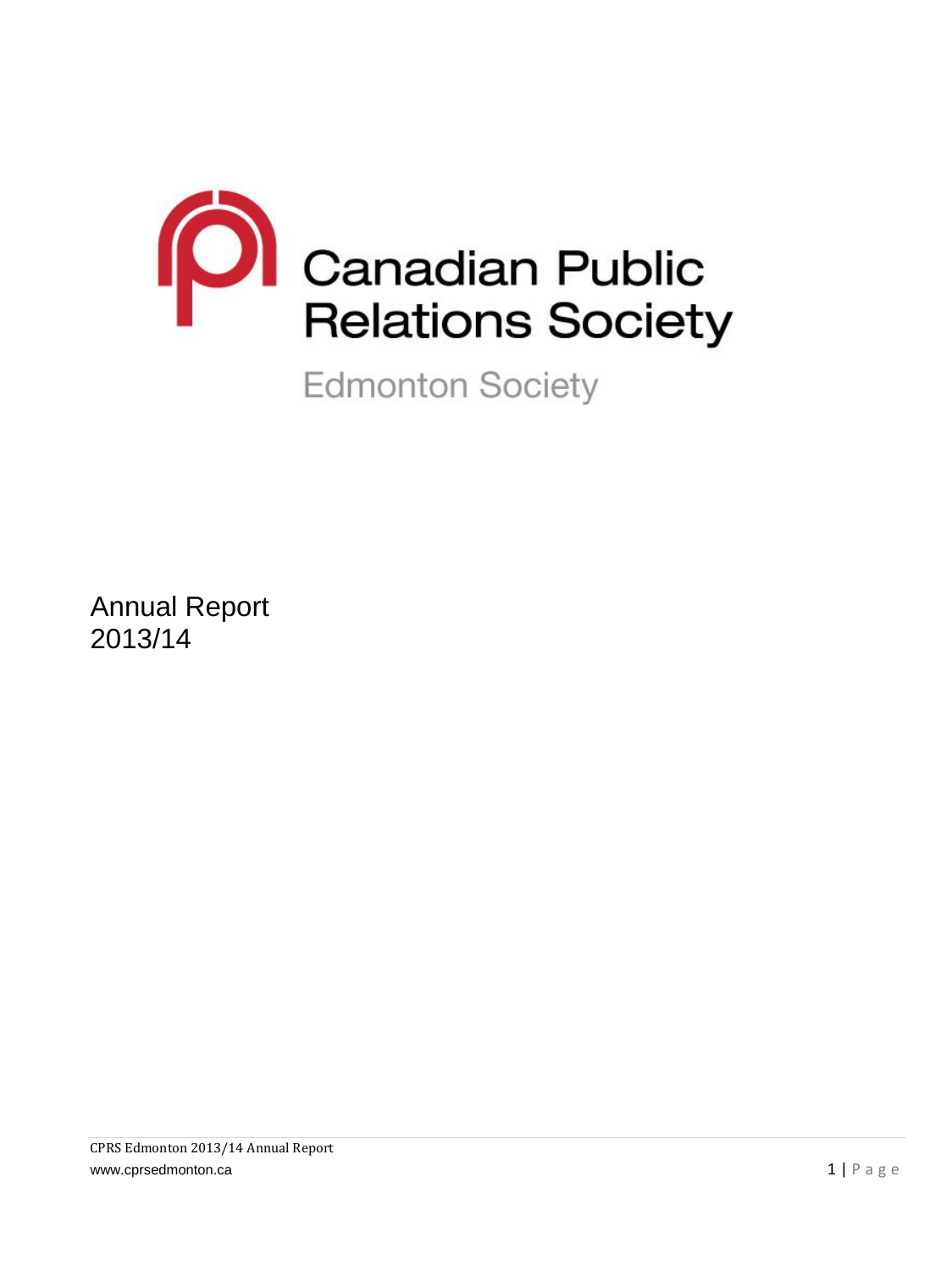# 2013/14 CPRS Edmonton Board of Directors

### **President**

Martin Schuldhaus Director, Marketing and Communications Stollery Children's Hospital Foundation

### **President-Elect**

Dan VanKeeken, ABC Vice President, Institutional Advancement The King's University College

# **Past President and Acting Treasurer**

Mike Lupien Owner/Consultant Unrestricted Public Relations

#### **Secretary**

Kelly Bowman Communications Advisor, Issues Management ATCO Gas

#### **Accreditation Chair**

Cecilia Bloxom, APR, ABC Director of Communications Canadian Patient Safety Institute

# **Membership Chair**

Richard Liebrecht Manager Public Relations The Association of Professional Engineers and Geoscientists of Alberta (APEGA)

#### **Communications Chair**

Tamara Vineberg Communications Specialist Edmonton Southside Primary Care Network

#### **Professional Development Chair** Melissa Pennell Communications/PR Consultant

# **Mentorship and Education Chair**

Colin Babiuk MA, APR, FCPRS Chair, Public Relations Diploma Program Grant MacEwan University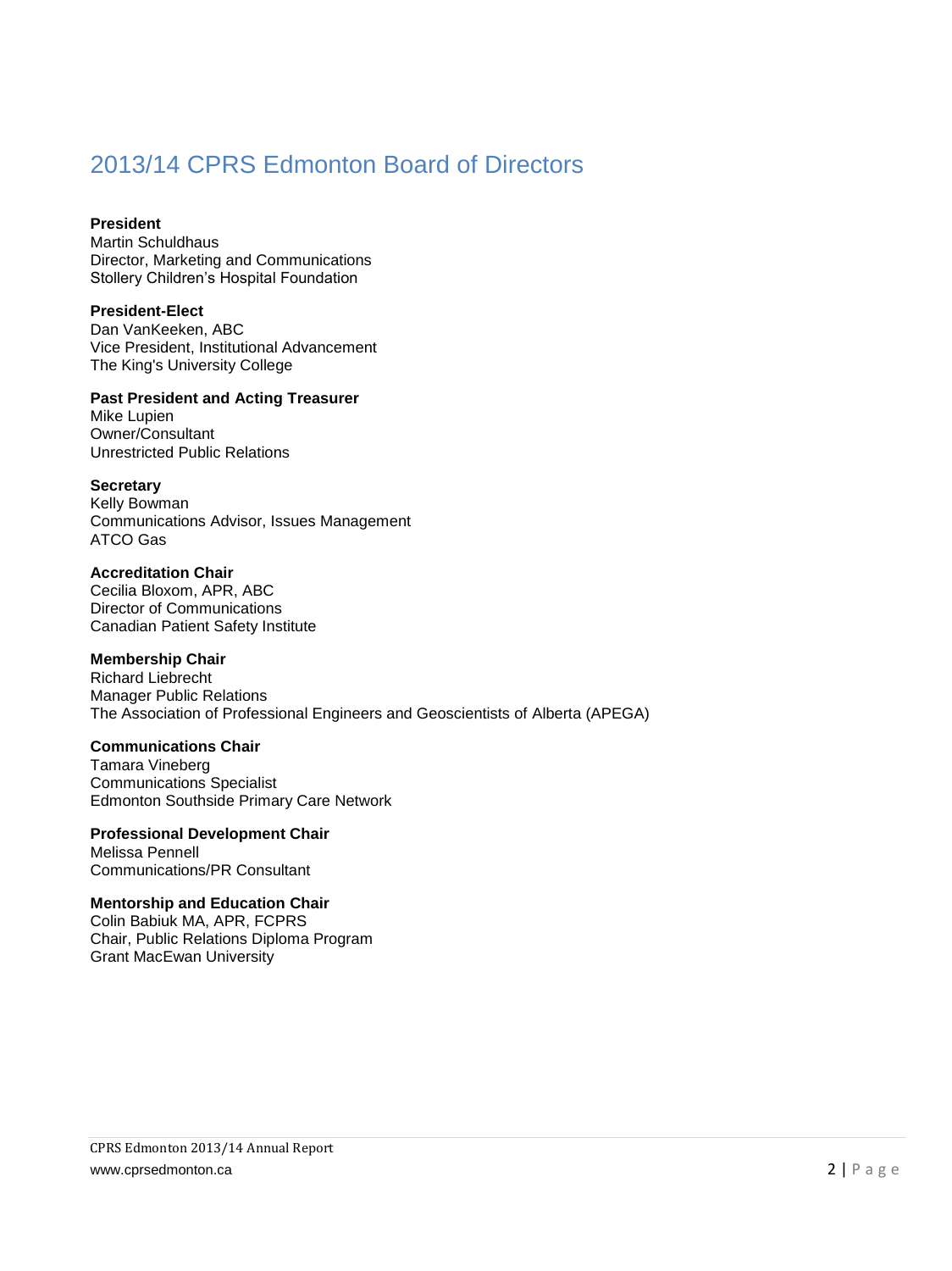# President's Message

It is said that membership has its privileges, and we on the board of directors for CPRS Edmonton would agree. As the public relations profession in Canada continues to grow, evolve and adapt, your local professional society and its volunteer board of directors has the privilege of representing your best interests throughout the year.

We started the 2013/14 season fully energized having just come off a successful year that included winning the CPRS National Lectern Award for outstanding society, and culminated with a two-day celebration and professional development conference to mark our proud 50 year history in Edmonton. The board held its annual summer planning session with a renewed commitment to providing outstanding professional development, networking and learning opportunities and I'm proud to say we made good on those commitments.

We created a new board position, Mentorship and Education Chair, and introduced the society's first mentorship program in the fall of 2013. We are delighted with the response. The program matched eight mentors with eight protégées who came together in the spirit of learning and knowledge-sharing throughout the year. Our thanks to outgoing board member Colin Babiuk for developing and implementing this exciting program which we know will be embraced by new and seasoned professionals for years to come as we continue to grow and promote the merits of mentoring.

Our monthly professional development luncheons continue to be a popular attraction as more than 250 members and nonmembers attended a variety of learning opportunities throughout the year. Membership polling consistently shows PD as the number one value of membership and as such, we provided our members with a range of timely, industry-specific topics from a panel discussion on how best to hire and work with agencies, to how to maximize social media in a crisis as was the case with the Calgary flood disaster. We also provided members with a chance to hear from the top three Edmonton mayoral candidates—just three days before the polls opened—on the importance of effective communication during an election campaign.

In addition to professional development, networking and socializing are other key ingredients to attracting and retaining members. The 'Keep the Love Alive' fall mixer at the Nina Haggerty Centre for the Arts combined our love of the local arts scene and our affection for public relations with a unique networking opportunity for members. We also gathered together for some Christmas cheer and earlier this spring, provided you with the chance to socialize over an informal discussion with hot topics ranging from Alison Redford's fast fall, to Toronto Mayor Rob Ford's unique ability to keep standing.

The board's finances remain healthy. The board has a strong balance sheet with just over \$32,000 in revenue and assets. We continue to invest in operational matters that promote good governance and transparency, while exploring additional sources of revenue in order to maintain the high standard of service that our members have come to expect.

The board wishes to extend its appreciation to outgoing board member Mike Lupien for maintaining our finances for the year as the board actively recruits for a treasurer in 2014. We also want to thank Mike for his many years of service on the board. For close to a decade, Mike has served in various chair roles including president, and was instrumental in the planning and execution of our 50<sup>th</sup> anniversary celebrations in 2013. We appreciate Mike's many contributions to the society and look forward to his continued involvement as an active CPRS Edmonton member.

As I prepare to slide over to the past-president's chair to make way for incoming president, Dan VanKeeken, I want to say that it's been an honour and a pleasure leading the Edmonton Society these past two years. The success we experience as a memberfocused society is credit to all of you: to those who mentor; to those who continue to feed their appetite to learn and grow; to those who take the profession to new heights as accredited members; to those who make the time to volunteer and give back to the profession; and to those who lend their passion, vision and voice at the board table. It's because of all of you that CPRS Edmonton continues to thrive and is able to provide ongoing value to our growing membership. Thank you!

Sincerely,

ME Schildhaus

Martin Schuldhaus President, CPRS Edmonton

CPRS Edmonton 2013/14 Annual Report www.cprsedmonton.ca 3 | P a g e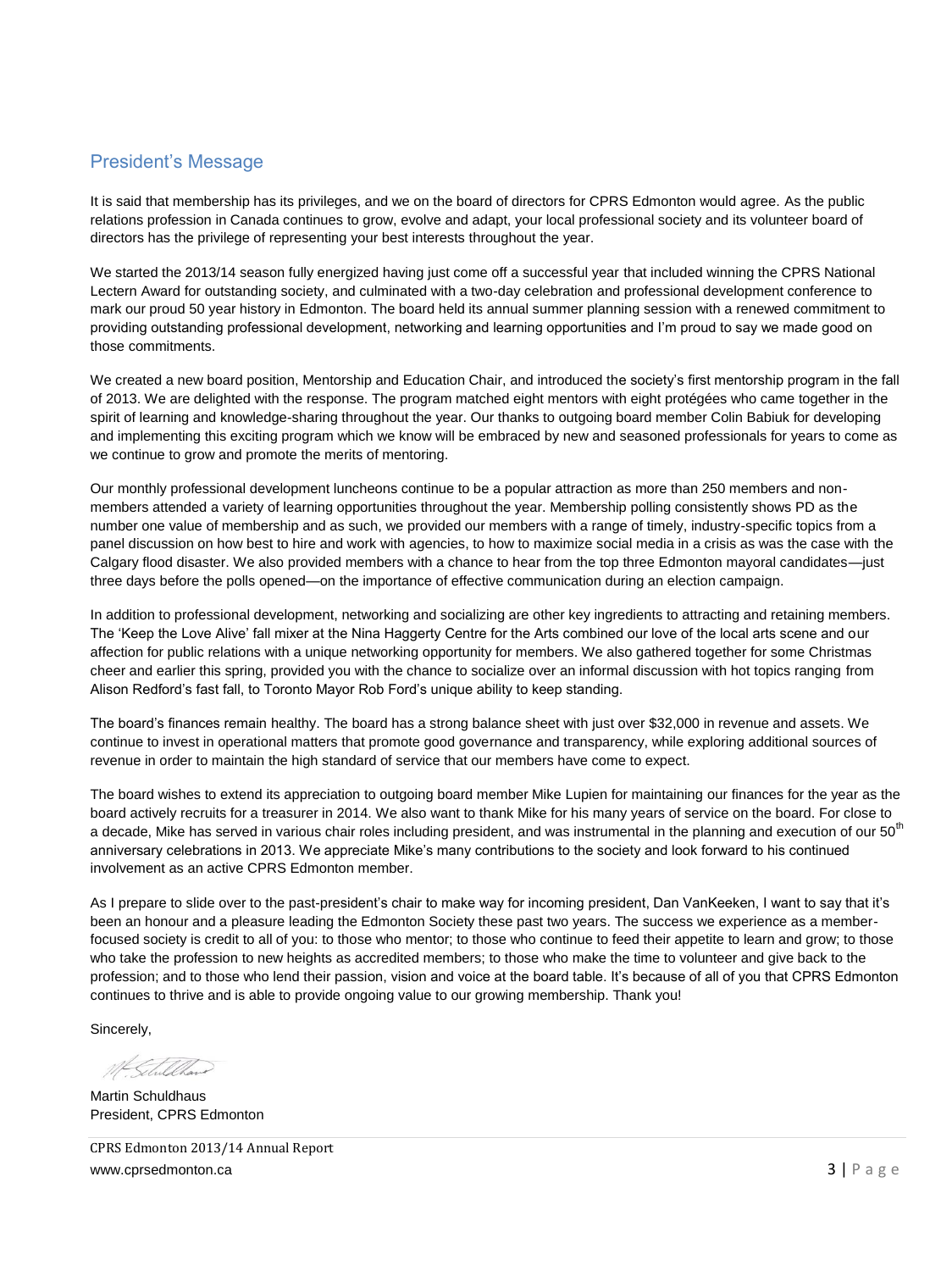# Membership

CPRS Edmonton's membership has remained relatively stable in the past two years – which represents a challenge to our organization. We're not alone – nationally and locally, both CPRS and IABC are holding their membership counts steady, or seeing a decline. We managed to attract more than 25 new members last year, but an almost equal number of memberships have lapsed. The more members we have, the more our current members get in terms of professional development and networking opportunities. CPRS Edmonton must continue to attract new members and ensure current members value their membership and stay for the long-term.

More was done to touch base with members this year and there's more to come. Locally, we have spent more time reaching out to practitioners whose memberships have lapsed. Your CPRS Edmonton board called through much of our active member list in March as part of Membership Month, to touch base and see if we're meeting our members' expectations and needs.

As part of our new strategic plan, CPRS Edmonton aims to be in touch with members more often and add more value to membership. We'll be aided by CPRS National as they begin implementing a multi-year strategy to engage members.

| <b>Membership</b>                                                 | March 31, 2014 | March 31, 2013 |
|-------------------------------------------------------------------|----------------|----------------|
| <b>Fulltime regular</b>                                           | 147            | 146            |
| <b>Student</b>                                                    | 31             | 21             |
| <b>Life Member</b>                                                | 4              | 4              |
| <b>Accredited Public Relations (APR)</b>                          | 27             | 28             |
| <b>Fellow Canadian Public Relations</b><br><b>Society (FCPRS)</b> | 6              | 6              |

# **Accreditation**

The APR program identifies practitioners with depth of experience and competence in the professional practice of public relations. It also establishes standards for professional practice, increases recognition for the profession within the business sector, and influences the direction of the profession.

We would like to extend our congratulations to Tim Conrad (Grande Prairie) who received his Accreditation in Public Relations (APR) this year. Way to go, Tim! Earning the APR designation demonstrates professionalism and is tangible evidence that you have demonstrated a high level of knowledge, skills and abilities in the area of public relations.

We would also like to thank our volunteer examiners who take the time to support the APR process in Edmonton.

CPRS Edmonton has 28 accredited members. Nationally, there are 475 accredited CPRS members.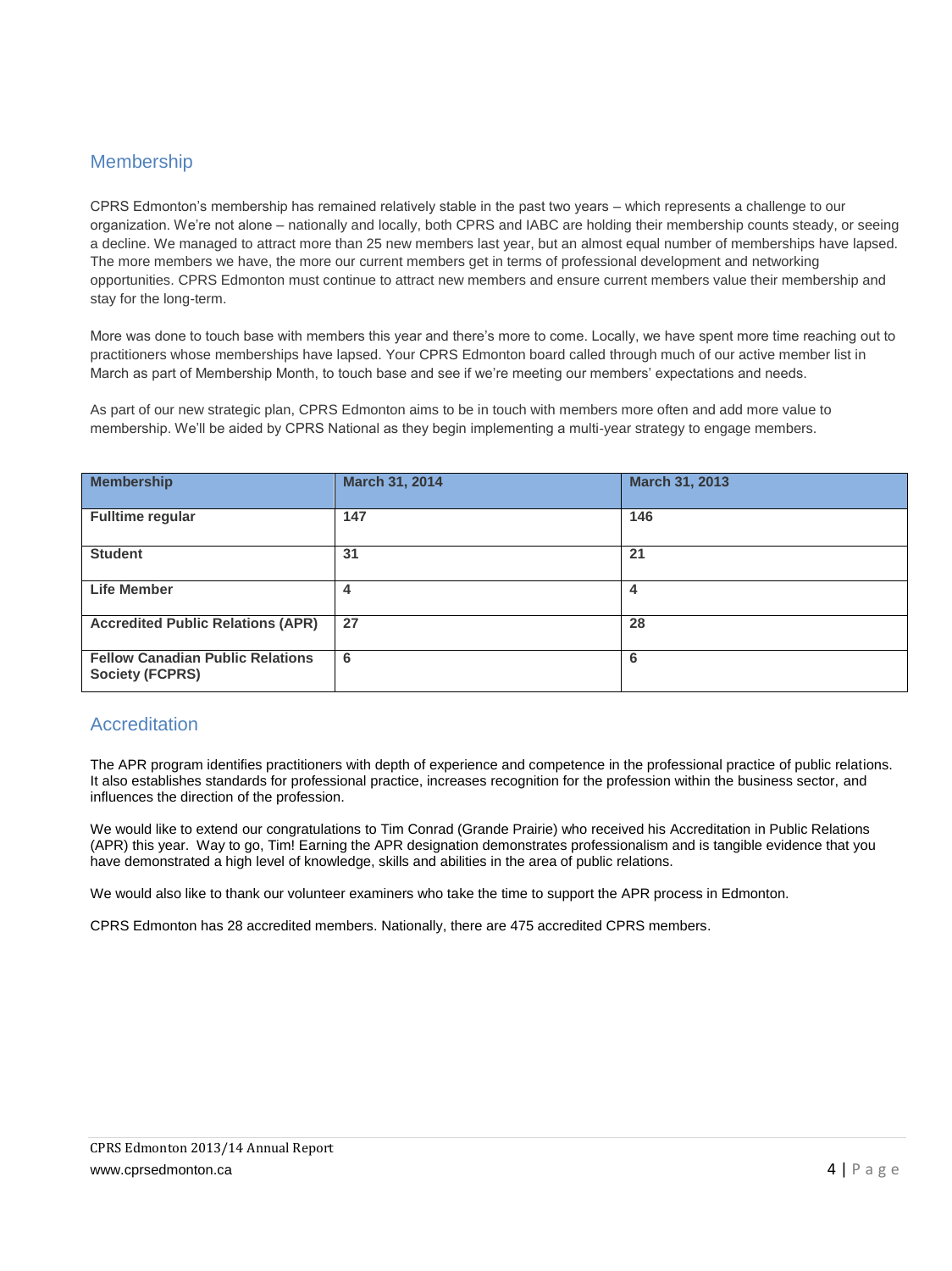# Mentorship

We began this year with a new mentorship program. The call for mentor and protégé applications was sent out in September with an application deadline of September 30. A program information session was held on September 13.

Applications were reviewed and seven partnerships were approved. Mentors and protégés were matched according to the expressed interests of the applicants.

A program orientation meeting was held on November 6 to provide details on the mentorship program process and to introduce the pairs to each other and to the other program participants.

A mid-term check in meeting was held on February 19 where mentors and protégés exchanged information on the activities of each partnership and to provide feedback to the program committee.

On March 27, an informal facilitated discussion session brought students and junior practitioners together with intermediate and senior practitioners to discuss current events with a PR context. This session was offered in partnership with the Professional Development and Membership committees.

In June, all participants will come together for a final meeting to once again share the experiences and to recognize the participants for their contributions to the program.

Thanks are extended to mentorship committee member, Sharmin Hislop for her assistance with organizing and delivering the program this year.

The mentors and protégés are:

| <b>Mentor</b>                 | <b>Protégé</b>             |
|-------------------------------|----------------------------|
| Cecilia Bloxom, APR, ABC      | <b>Maria Kotovych</b>      |
| <b>Andrea Collins, APR</b>    | <b>Rachelle Drouin</b>     |
| Dave Ealey, APR               | Lynda Vang                 |
| <b>Brian Hetherington, LM</b> | <b>Vivian Binnema</b>      |
| <b>Randy Kilburn, APR</b>     | <b>Anna Batchelor</b>      |
| <b>Mike Lupien</b>            | <b>Jennifer Cummings</b>   |
| <b>Bernie Poitras, APR</b>    | <b>Christy McPhillamev</b> |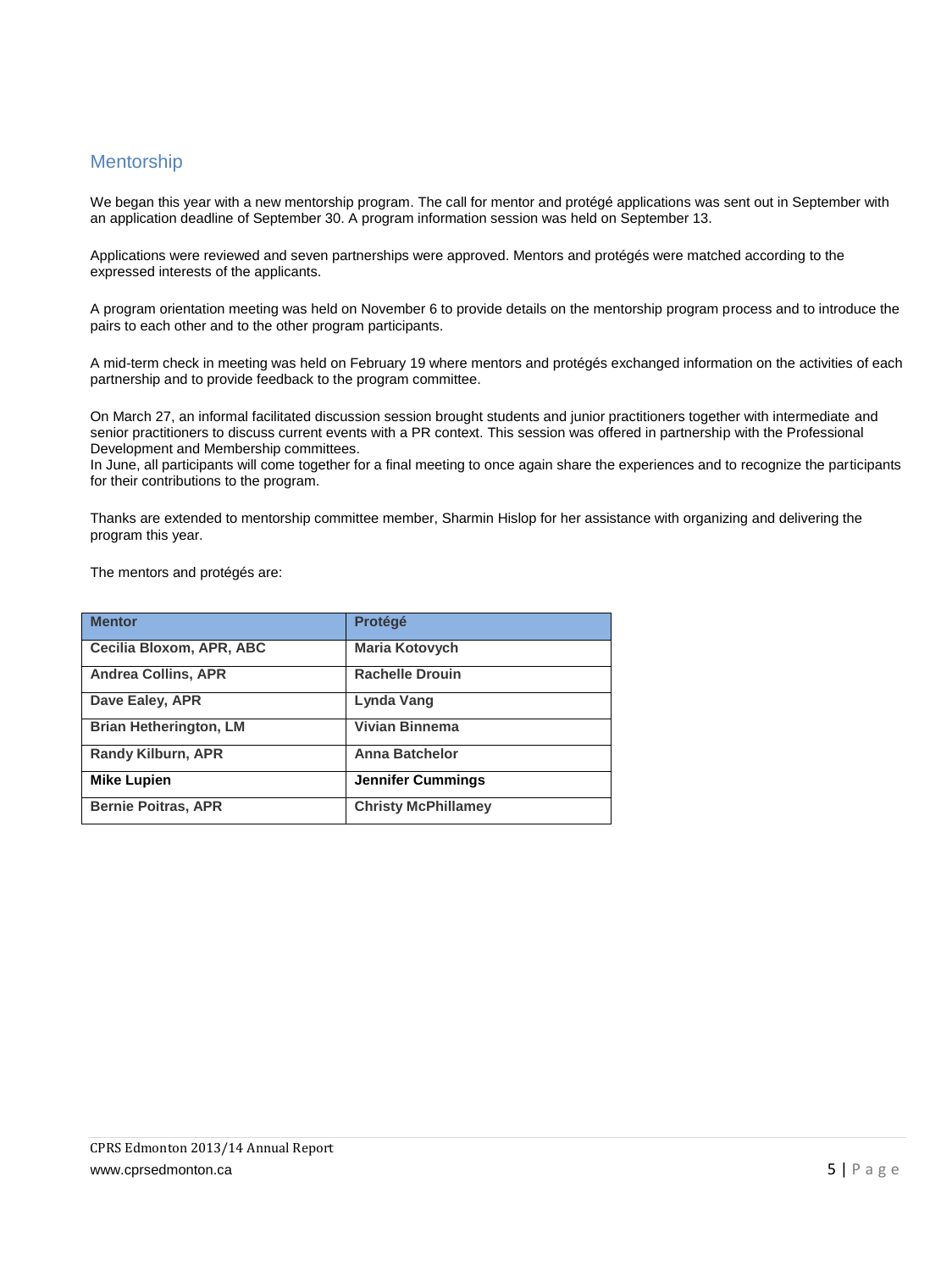# Professional Development and Programming

The overall goal for the Professional Development and Programming portfolio of CPRS Edmonton is to host valuable professional development sessions that enhance knowledge and help PR practitioners – members and non-members alike – to sustain currency in the profession.

CPRS Edmonton strives to offer professional development and networking opportunities that are pertinent to the practice of PR and reflect what is happening in the industry. CPRS Edmonton uses professional development to stay current and on trend, to discuss and encourage best practices within the profession, and to help elevate the profession at the local level.

CPRS Edmonton offered a number of exciting and unique professional development sessions in 2013-2014:

| <b>DATE</b>    | <b>SESSION TITLE &amp; SYNOPSIS</b>                                                                                                                                                                                                                                                                                                                                                                                                                                                                                                                                                                                                                                                    | <b>SPEAKER</b>                                                                                           |
|----------------|----------------------------------------------------------------------------------------------------------------------------------------------------------------------------------------------------------------------------------------------------------------------------------------------------------------------------------------------------------------------------------------------------------------------------------------------------------------------------------------------------------------------------------------------------------------------------------------------------------------------------------------------------------------------------------------|----------------------------------------------------------------------------------------------------------|
| May 2013       | <b>Think Strategically, Act Social!</b><br>Most communications professionals know that using<br>media<br>an<br>important<br>part of their<br>social<br>is<br>communications tool kit. But too few of us apply the<br>rigor of outlining strategy and tactics to position social<br>media successfully within our organizations, or for our<br>clients.<br>In this session, Adam Rozenhart, Digital Stratgetist,<br>Calder Bateman Communications, outlined the kind of<br>thinking that should go into a solid - and most<br>importantly, actionable - social media strategy. From<br>considering your audience, to planning how to respond<br>in a crisis, and everything in between. | Adam Rozenhart, Digital Stratgetist,<br><b>Calder Bateman Communications</b>                             |
| September 2013 | Keep the Love Alive - CPRS Edmonton Fall Mixer<br>John and Cheryl fell in love at The Nina Haggerty<br>Centre for the Arts. First with art. Then with each other.<br>We were excited to combine our love of public<br>relations—not to mention our affection for wine and<br>food—into an evening of fun networking, new<br>connections and a social media campaign presentation<br>entitled KEEP THE LOVE ALIVE to kick off the year.                                                                                                                                                                                                                                                 |                                                                                                          |
| October 2013   | <b>Campaigning &amp; Communicating: Edmonton's 2013</b><br><b>Mayoral Candidates</b><br>CPRS Edmonton invited you to hear the<br>communications strategies, inspirations and aspirations<br>of three of Edmonton's 2013 mayoral candidates three<br>days prior to the election.                                                                                                                                                                                                                                                                                                                                                                                                        | 2013 Mayoral Candidates:<br>Karen Leibovici<br>Don Iveson<br><b>Kerry Diotte</b>                         |
| November 2013  | 2013 Alberta Floods: Capitalizing on Social Media<br><b>During a Large Scale Emergency</b><br>Governments around the world are turning to social<br>media and online communication to deliver programs<br>and speak directly to constituents. Alberta is no<br>exception. In this session, Brian Mulawka, Digital<br>Communications and Issues Manager with Alberta<br>Justice and Solicitor General, discussed some of the                                                                                                                                                                                                                                                            | Brian Mulawka, Digital<br>Communications and Issues<br>Manager, Alberta Justice and<br>Solicitor General |

CPRS Edmonton 2013/14 Annual Report www.cprsedmonton.ca 6 | P a g e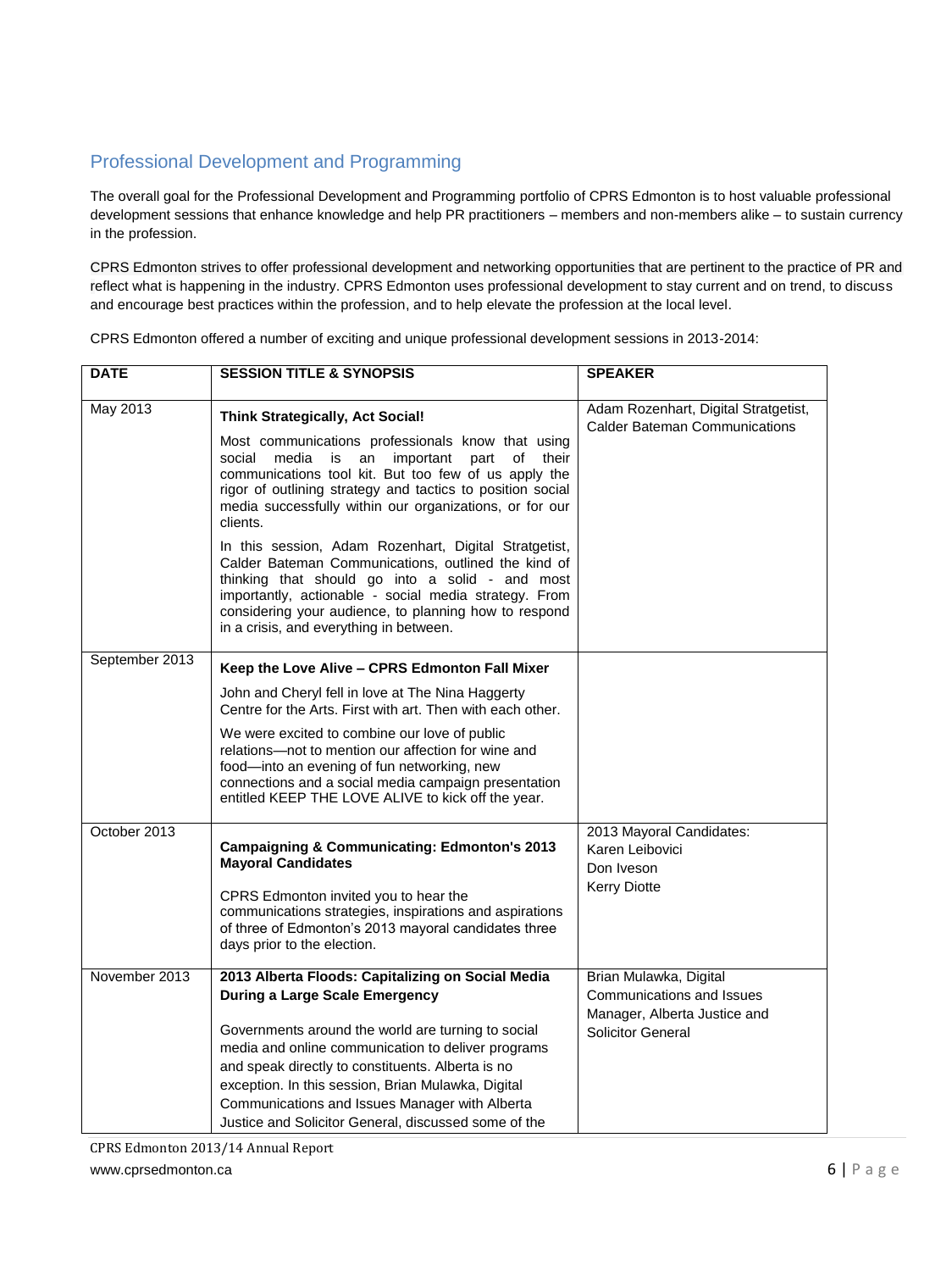| ways the Alberta government has had success using<br>video, Twitter, Facebook and other online and digital<br>tools to help Albertans access government information<br>and programs. He specifically looked at the 2013<br>Alberta floods as an example of how government<br>capitalizes on social media tools during a large scale<br>emergency.                                                                                                                                                                                                                           |                                                                                                                                                                                                   |
|-----------------------------------------------------------------------------------------------------------------------------------------------------------------------------------------------------------------------------------------------------------------------------------------------------------------------------------------------------------------------------------------------------------------------------------------------------------------------------------------------------------------------------------------------------------------------------|---------------------------------------------------------------------------------------------------------------------------------------------------------------------------------------------------|
|                                                                                                                                                                                                                                                                                                                                                                                                                                                                                                                                                                             | Hosted at Cask & Barrel.<br>Entertainment provided by Blues,<br>Jazz and Folk singer, Cayley<br>Thomas.                                                                                           |
| Is Your Digital Communication Working?<br>In January, we posed the questions:<br>Your clients, and even your own company are testing<br>the waters of digital communication, but is it working?<br>Are you meeting your strategic objectives? How do you<br>evaluate the impact of your activity in the digital space?<br>This interactive and practical presentation looked at how<br>companies can select what to measure given their<br>strategic framework, options for selecting the right tools<br>for monitoring and measuring, and examples from the<br>real world. | Communications/PR Consultants,<br>Sharon Bell & Tema Frank                                                                                                                                        |
| <b>Tricks of the Trade: A Panel Discussion</b>                                                                                                                                                                                                                                                                                                                                                                                                                                                                                                                              | Panel Members:                                                                                                                                                                                    |
| CPRS Edmonton was pleased to present an honest<br>panel conversation surrounding four of Edmonton's<br>leading creative firms on how you can ensure the best<br>results for your organization.<br>The panel discussed tips, tactics and other lessons<br>learned through their years of working with clients.                                                                                                                                                                                                                                                               | Venita Heiland, Partner, Vision<br>Creative<br>Martha Jamieson, Vice President,<br><b>DDB</b><br>Catrin Owen, Senior Consultant,<br>Calder Bateman<br>Scott Winder, President, Sticks &<br>Stones |
|                                                                                                                                                                                                                                                                                                                                                                                                                                                                                                                                                                             | <b>Discussion Leaders:</b>                                                                                                                                                                        |
| PR practitioners came out for an informal evening of                                                                                                                                                                                                                                                                                                                                                                                                                                                                                                                        | Dan VanKeeken, ABC (President                                                                                                                                                                     |
| round table discussion and analysis of the PR side of                                                                                                                                                                                                                                                                                                                                                                                                                                                                                                                       | Elect, CPRS Edmonton Board)                                                                                                                                                                       |
|                                                                                                                                                                                                                                                                                                                                                                                                                                                                                                                                                                             | <b>CPRS Edmonton Holiday Mixer</b><br><b>Thirsty Thursday</b>                                                                                                                                     |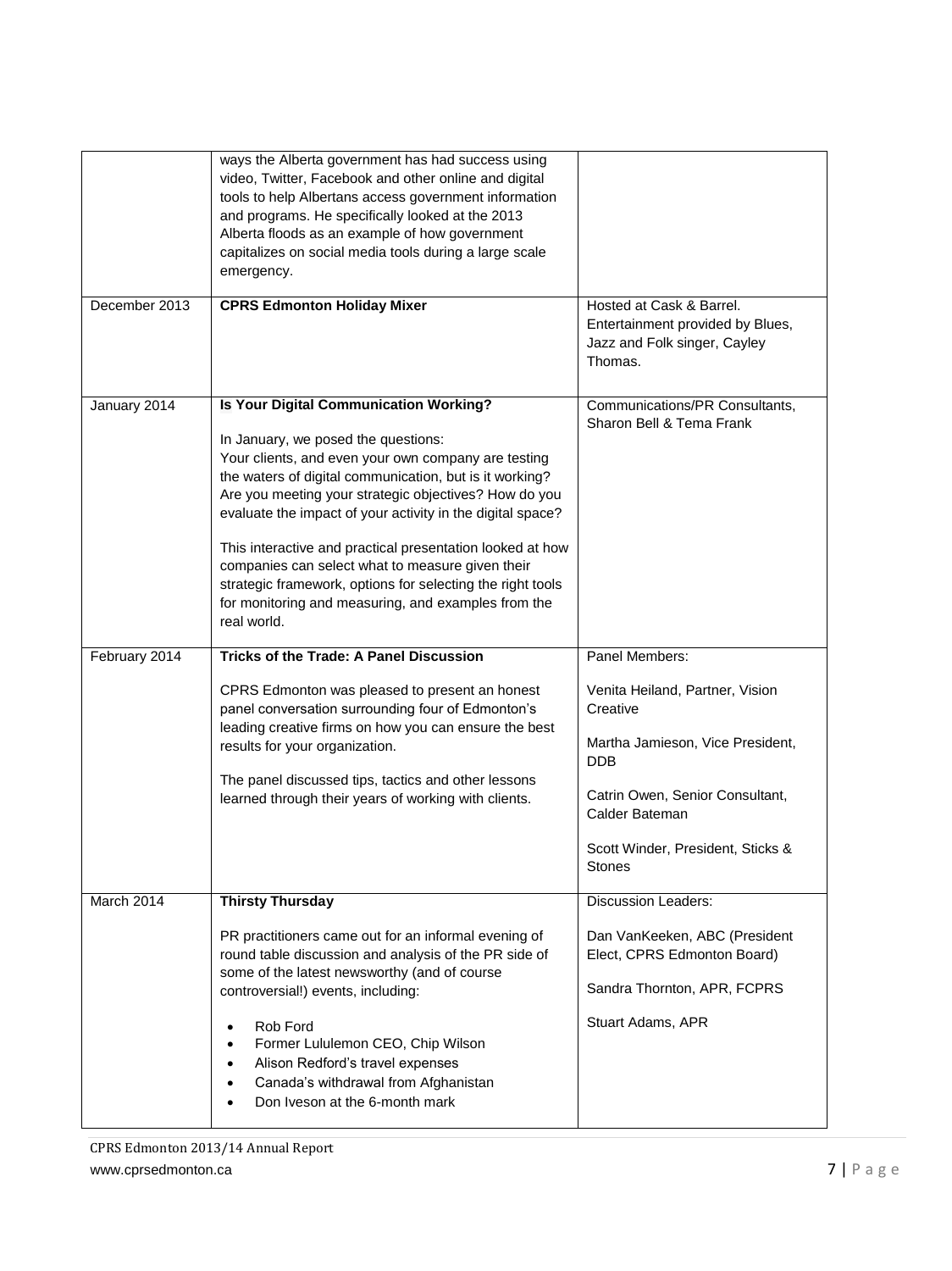# **Communications**

During 2013-14, the communications chair actively communicated to the society membership on behalf of the CPRS Edmonton board of directors. These services included:

- Free eJobline services for public relations practitioners and local employers to promote career opportunities to members.
- Distribution of the e-newsletter and eJobline to more than 1,500 subscribers in Edmonton and area.
- Promoting various CPRS functions through a variety of social media.
- Communicating CPRS board business as required throughout the year (E.g., accreditation information; mentorship program activities; membership month promotional materials; CPRS National conference).
- Responding to inquiries from member, subscribers and employers.
- Responding to inquiries from the media

#### Engagement

- CPRS Edmonton has 302 likes on Facebook. On average, 80 people see our posts.
- CPRS Edmonton has over 1,640 followers on Twitter.
- On average, 30 per cent of recipients open the society newsletter.

Our social media engagement has increased over the last year and we continue to look at new ways to engage with members. This year we started a LinkedIn group where a number of discussions have already taken place about current events, public relations practices and the like. We will look to enhance engagement in all of these areas in 2014-15.

# **Finance**

Despite a negative balance on the books for this fiscal year, the finances for CPRS Edmonton were steady and headed in a positive direction.

Professional Development remains the major source of revenue for the Edmonton society. This year's events generated just over \$14,000 although the high cost for hosting Professional Development events is eating into profit. The leadership team understands the need to offer events that break even or turn a small profit.

Dues collected from members and student members are unusually low this year as the majority of dues are remitted after the fiscal year end. In the past, dues received in April for March were accrued to the previous fiscal year. For 2014-2015 the dues will be recorded in the month they are received from National.

Since the CPRS Edmonton 50<sup>th</sup> Anniversary Celebration in Fiscal 2012/13 the Society is obligated to collect GST and apply for GST credits for 2013 and beyond. Our recent remittance to Canada Revenue Agency shows a refund of about \$1,000 coming to the Society.

Total retained earnings for the society at year-end were \$32,136.41.

As per CPRS Edmonton Society Bylaws, an informal audit of the society's financial statements was conducted by Derrick Pieters, APR, FCPRS, LM on April 17, 2014. Following this review, Mr. Pieters agreed that the society continues to follow generally accepted accounting principles, and that the statements fairly represent the society's financial position.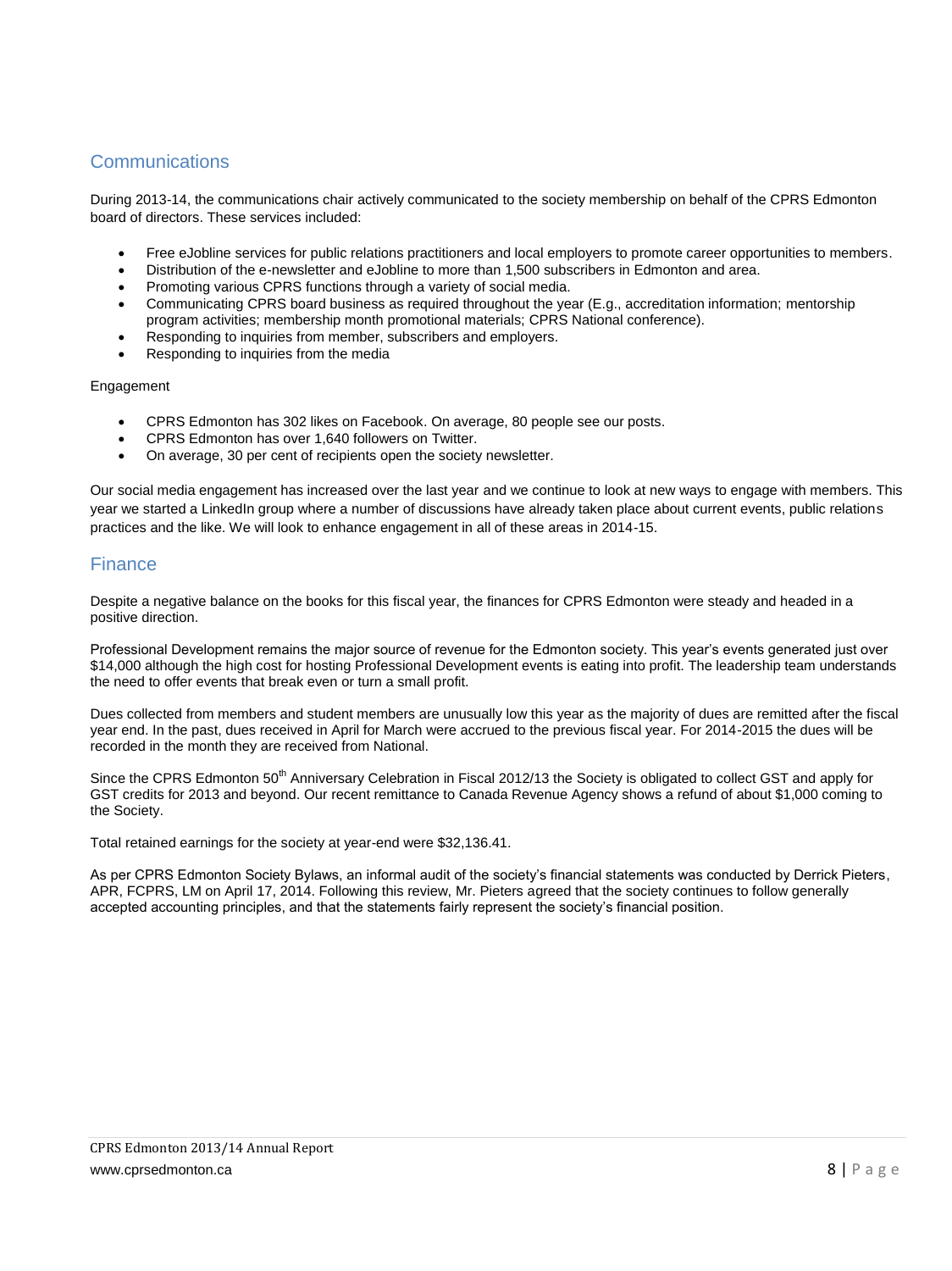# Canadian Public Relations Society (CPRS) Edmonton **Profit & Loss Statement**

April 1, 2013 through March 31, 2014

|                                         | Apr 13 - Mar 14  |
|-----------------------------------------|------------------|
| <b>Ordinary Income/Expense</b>          |                  |
| Income                                  |                  |
| <b>Local Chapter Dues</b>               | 3,902.78         |
| <b>Professional Development Event</b>   | 14,080.37        |
| <b>Student Membership Revenue</b>       | 686.51           |
| <b>Total Income</b>                     | 18,669.66        |
| Expense                                 |                  |
| <b>50th Anniversary Expenses</b>        | 244.76           |
| Administration                          | 99.99            |
| <b>Bank Service Charges</b>             | 21.84            |
| <b>Communications Expense</b>           | 514.96           |
| <b>Executive Meetings</b>               | 312.33           |
| Insurance                               | 2,674.00         |
| Mentorship Program                      | 44.88            |
| <b>Professional Development Expense</b> | 17,406.27        |
| <b>Total Expense</b>                    | 21,319.03        |
| Net Ordinary Income                     | $-2,649.37$      |
| Other Income/Expense<br>Other Income    |                  |
| Other Income                            | <u>1,000.00</u>  |
| <b>Total Other Income</b>               | 1,000.00         |
|                                         |                  |
| Net Other Income                        | 1,000.00         |
| <b>Net Income</b>                       | <u>-1,649.37</u> |